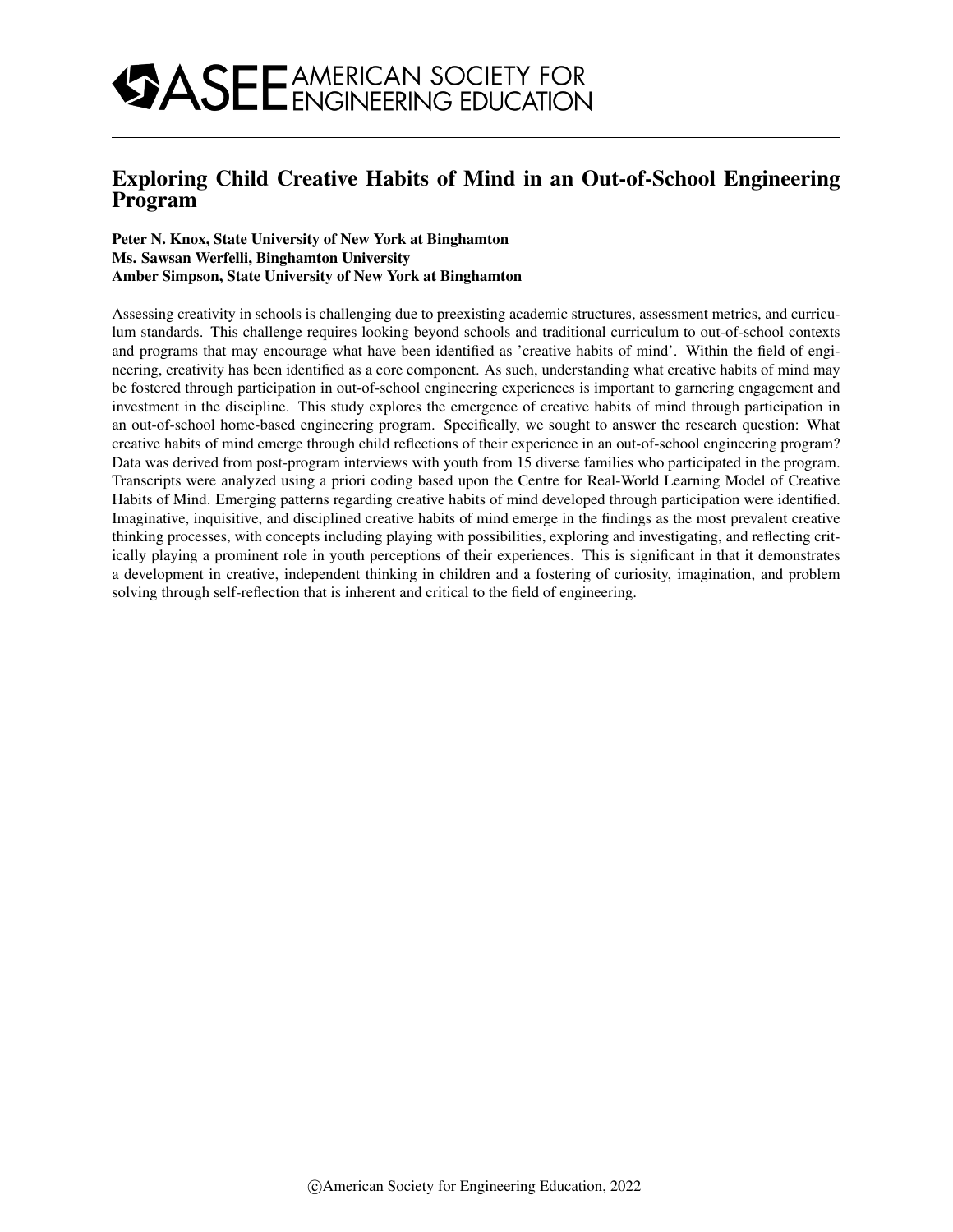## Implementation of Interactive Technology to Improve Students' Active Learning and Engagement in MATLAB Programming

### Prof. Xiyuan Liu, Syracuse University

MATLAB programming is a required course in the curriculum of Department of Mechanical and Aerospace Engineering at our University. As the first-year fundamental level class, most of the freshman students experience various challenges in this course. For the majority of the students, this usually is the first time exposed to a programming language, which is quite different from the course format that they are familiar with. Due to large class size (~130) students), the students might not be able to receive enough attention or timely feedbacks on their work in or outside of the classroom. All of these challenges often lead to poor student learning outcomes, since they can easily find themselves struggling with the course at the very beginning of the class. To improve the students' engagements and promote active learning inside and outside the classroom, I have redesigned this class by introducing two online interactive technology tools – Kahoot! and MATLAB grader.

This class is composed of three main components offered in a weekly basis – lectures, labs, and homework. The first lecture introduces fundamental concept, and then the following lecture will solidate students' understanding on the course. To boost the engagement, participation, and motivation in this large class, I adopted Kahoot! Quiz as interactive activities in the class. At the end of each lecture, 5-6 questions are displayed to evaluate the student understanding on lecture content and to collect students' feedbacks. Between two lectures, each student takes an 80-minute laboratory and completes problems by programming in MATLAB software with the support from instructor and TAs. The homework is assigned after the second lecture, and the students are asked to complete the homework on the MATLAB Grader platform, instead of in the MATLAB environment. This platform allows the instructor to scale the assessments for each problem, provide hints and guidelines for students to complete a problem and automatically grade the problem to give timely response. The student performances with and without these interactive tools are compared to demonstrate that student learning outcomes and programming skills are significantly improved in a large class setting due to prompt student-instructor interactions.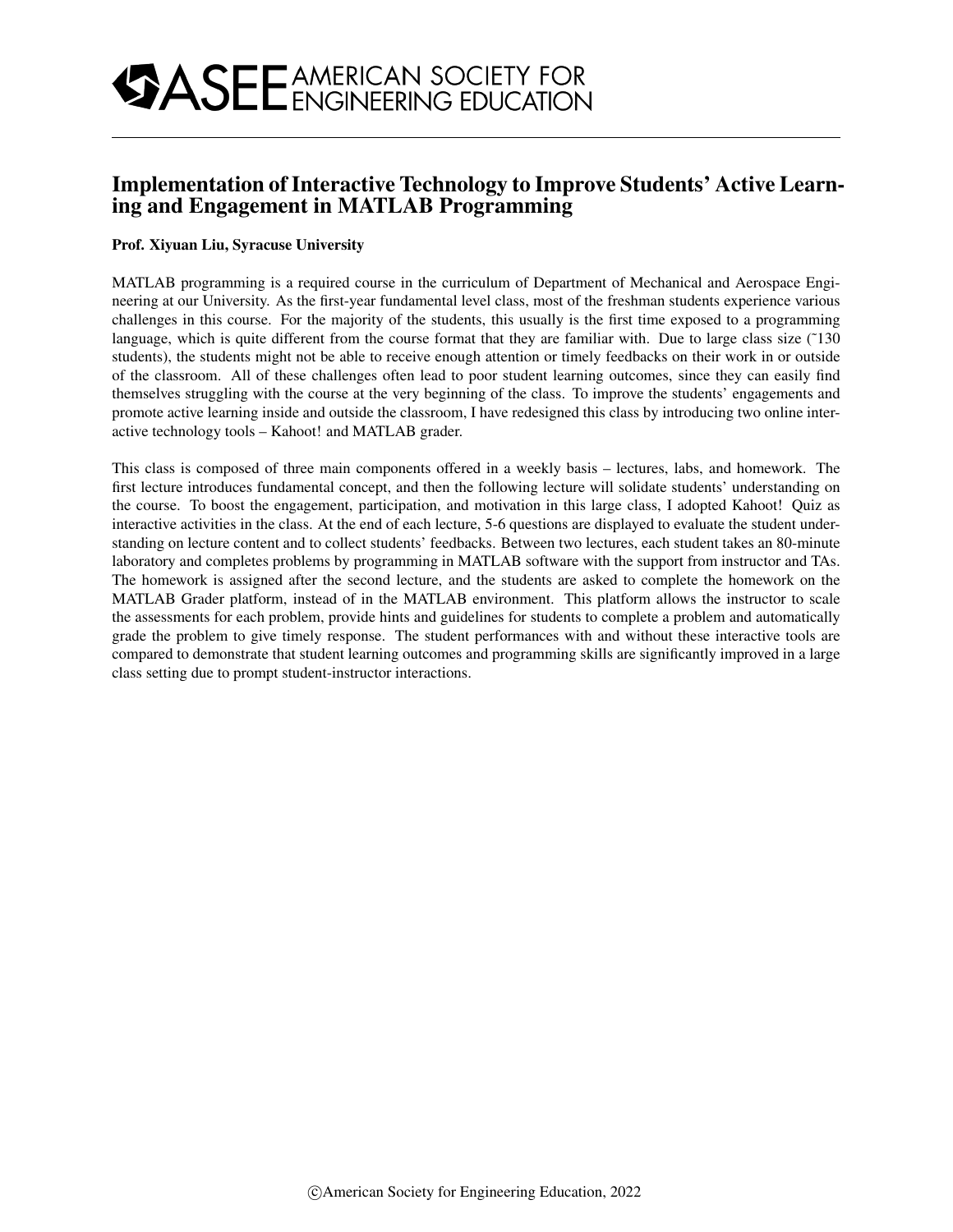## NSF RESET: A Conference to Support Returning Women's Transition to Computing and Technology Discipline

### Dr. Farzana Rahman, Syracuse University Dr. Elodie Billionniere, Miami Dade College Sinchana Sulugodu Shashidhara, Syracuse University

One of the critical needs of the 21st-century workforce development is the recruitment, retention, and graduation of women with science, technology, engineering, and mathematics (STEM) skills. Research suggests that women drop out of academic programs and leave the workforce to care for their families, financial setbacks, personal obligations and call to active-duty program. Returning women, very rarely choose to pursue STEM education or cannot enter the STEM workforce because - 1) these fields are constantly evolving; 2) the technical preparations can be challenging or unknown; 3) technical skills development require a lot of time and effort; 4) there are not enough transitional programs which can leverage the existing background of returning women to develop new knowledge; and 5) industry and academia do not have enough knowledge to create diverse reentry pathways to prepare returning women for the 21st century workforce environment. Some niches within the STEM field, like Emerging Technology (EmTech) concentrations (e.g., cybersecurity, data science, artificial intelligence, and cloud computing), are expected to grow job opportunities more quickly than others. The demands of these jobs can only be fulfilled by creating opportunities for one of the largest untapped talent pools, which is returning women.

Therefore, to understand the barriers and challenges faced by returning women to enter computing and tech education and workforce, a three-day virtual conference, RESET (Re-enter STEM through Emerging Technology), was organized in March 2021. Through our experience in organizing a large-scale national conference, we surveyed 444 attendees (conference organizers and participants) to investigate their level of satisfaction and the overall effectiveness in helping returning women facilitating their transition to computing and technology discipline. In this paper, we present the qualitative and quantitative results on conference attendee's satisfaction level and its effectiveness in identifying appropriate resources to (re-)enter EmTech educational and professional pipeline.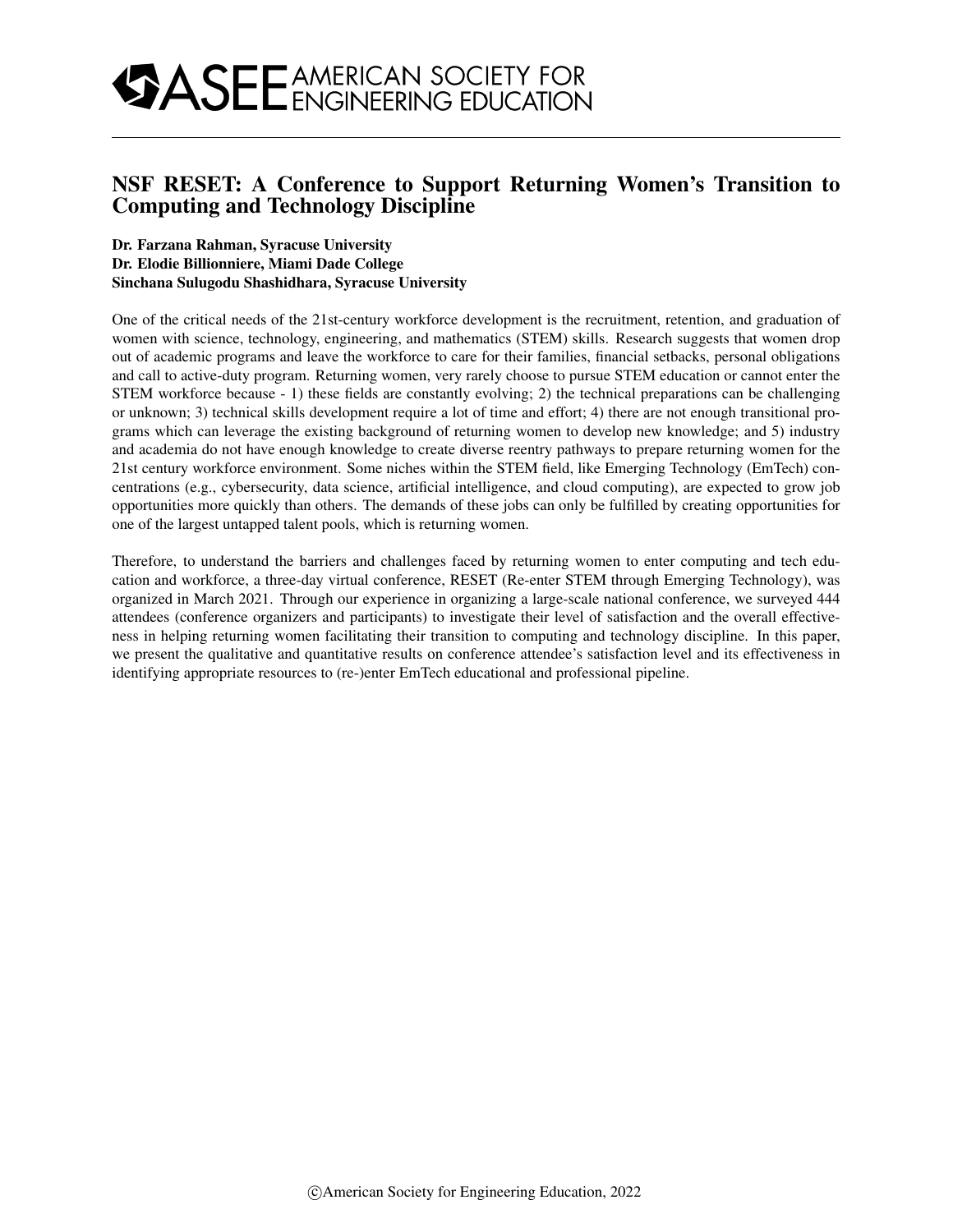

## Project-Based Learning in a Simulation Course to Develop an Entrepreneurial Mindset

### Dr. Michael E. Kuhl, Rochester Institute of Technology (COE)

Having an entrepreneurial mindset is often a characteristic of highly successful engineers. This mindset can be cultivated through engineering curriculum and educational methods. This work presents a case study in which projectbased learning is utilized in a simulation course to foster the development of an entrepreneurial mindset in engineering students. The activity involves utilizing simulation to design a full-scale production system given an assembly system prototype. In addition to the traditional technical engineering objective, the project engages the key elements of the entrepreneurial mindset defined by KEEN – curiosity, connections, and creating value. Both the project outcomes and results of a student survey support benefits this approach.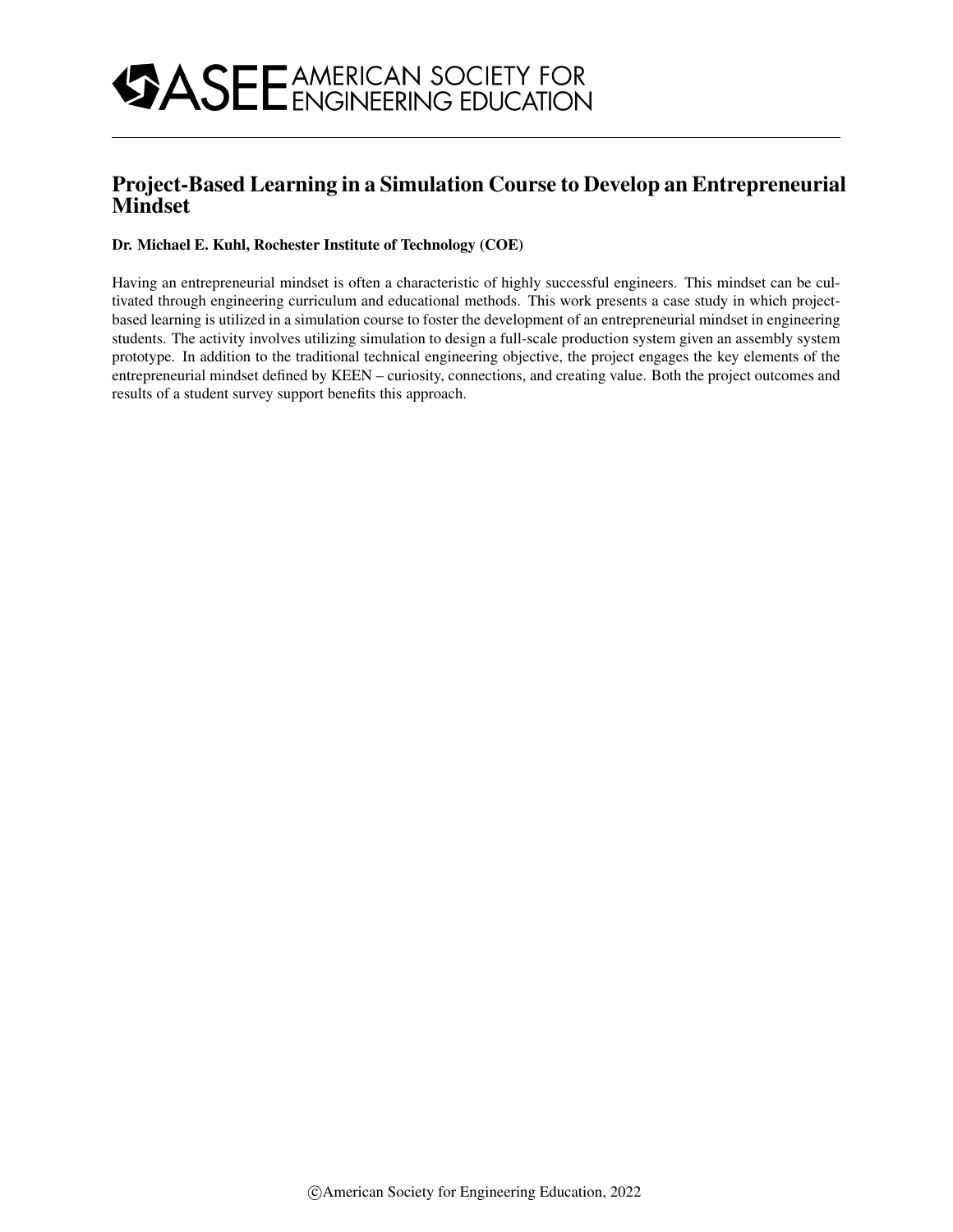## Observation, reflection, and goal setting, support development of inclusive, student-centered practices in engineering peer educators, improve student perception of learning, and create community

Dr. Celia A. Evans PhD, Cornell University Ryan Sauve, Cornell University ´ Dr. Lisa Schneider-Bentley, Cornell University Jena Michele Rozanski, Cornell University

In higher education, the role of undergraduate educators is growing. Teaching teams in large courses often have a mix of graduate and undergraduate teaching assistants (TAs). This growth is driven, to some degree, by financial efficiency, and many studies that report overwhelmingly positive effects of peer TAs on student learning [1]. We employ and train undergraduate 'Academic Excellence Workshop (AEW) Facilitators' who, in pairs, lead weekly, 2-hour sessions that parallel challenging engineering courses. In application materials and interviews, most facilitators profess a passion for explaining things in different ways, breaking down problems into pieces, gleaning where the comprehension issues are, and putting the information into terms that make sense to fellow students. With these teacher-centered skills alone, they can be excellent resources for their peers. However, training these talented students in evidence-supported, student-centered pedagogy is worthwhile [2]. Our training workshops occur 7 times per semester and model inclusive practices and collaborative learning. Evidence-supported pedagogy is used and introduced, and facilitators reflect on and share success and challenge of their own workshops. At mid-semester, facilitators sessions are observed, and each observes a different workshop. After observations and student mid-term evaluations, facilitators submit a reflection and goal-setting document that asks them to respond to feedback, identify their strengths and challenges, and articulate changes they will enact to address the challenges and improve their teaching practice. Here, we use a combination data sources including 1) rubric guided AEW facilitator observations, 2) AEW student mid-term evaluations, 3) facilitator guided-reflections on observations and evaluations , and 4) end-of-semester surveys, to show that observation, reflection, and goal-setting can guide undergraduate leaders to inclusive, student-centered practices that can positively impact student learning, and begin to transform college teaching and learning by infusing academia with more effective educators, and encourage collaboration and create a sense of belonging.

### Selected References

Luckie, D.B., Mancini, B.W., Abdallah, N., Kadouh A.K., Ungkuldee, A.C.P., and Hare A.A. (2020). Undergraduate teaching assistants can provide support for reformed practices to raise student learning. Adv Physiol Educ, 44: 32–38.

Sana F., Pachai M. V., Kim J. A. (2011). Training Undergraduate Teaching Assistants in a Peer Mentor Course. Transformative Dialogues: Teaching & amp; Learning Journal, 4:1-10.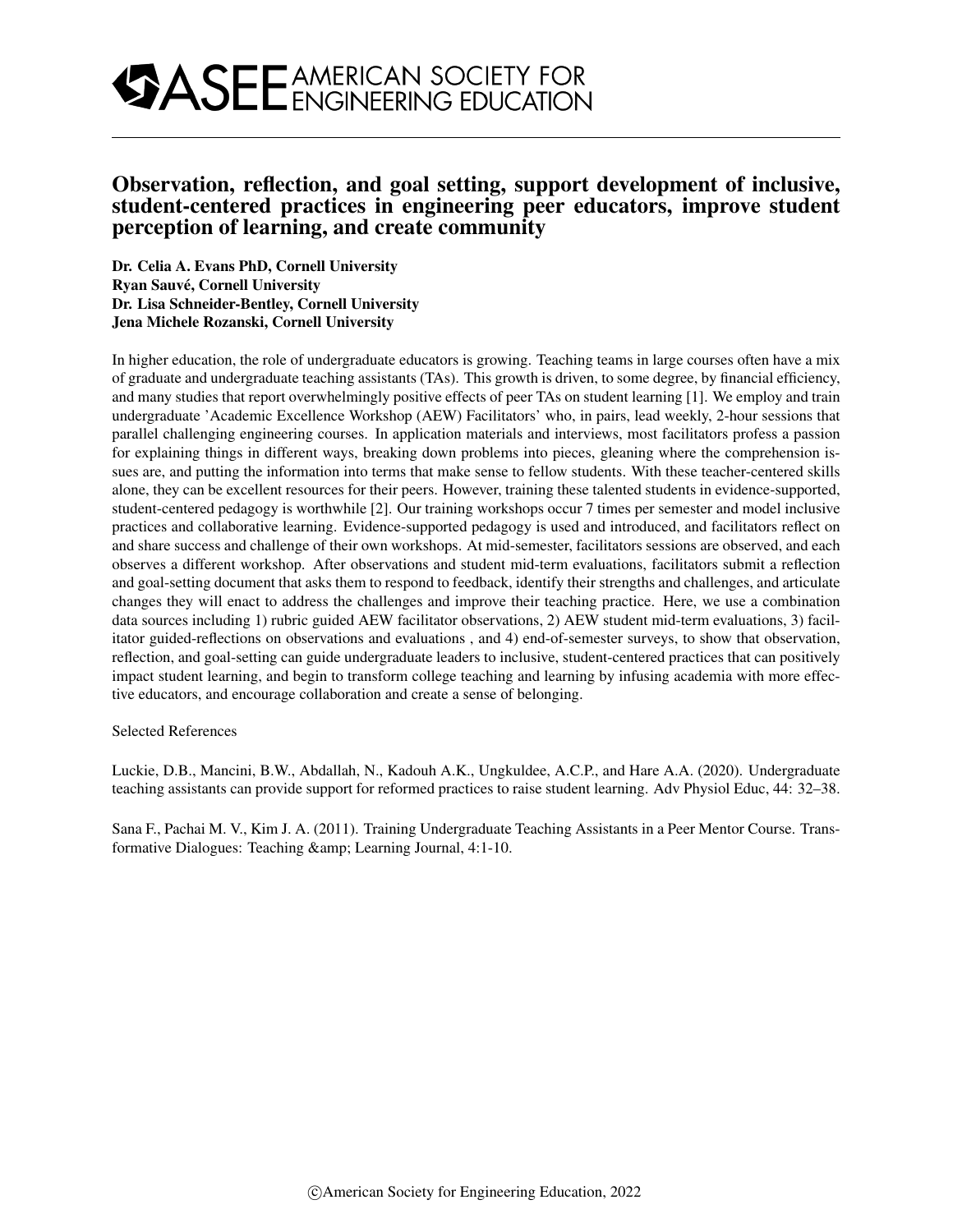## Using Microfluidics to study the Vascular System in a freshman class

### Dr. Shivaun D Archer, Cornell University

Vascular blood flow provides a unique opportunity to introduce microfluidics in biomedical engineering courses, allowing both experimentation and numerical modeling. Microfluidic-based flow networks can be used to illustrate fluid flow in the body and directly connect to normal and disease-state physiological function.

In an introduction to biomedical engineering class that combines labs with lectures, students visualize flow in a model vascular system using a poly(dimethyl)siloxane (PDMS) microfluidic device consisting of a network of various sized channels. The objective of this experiment is to characterize a simple model of the microvascular system using a PDMS microchip. This chip is made using photolithography and simple microfabrication techniques. Students measure flow velocities of micrometer-sized beads within the model network before and after blocking one of the channels and track the redistribution of flow when a channel is occluded. Using a MatLab simulation, students then calculate the resistance of the overall network as well as pressure and velocity in each channel before and after the blockage. These are then compared to experimentally measured velocities and network resistance. This exercise allows students to visualize and model what happens to microvessels when blocked and how the surrounding vessels compensate and redirect flow. The use of a PDMS chip allows for reproducible and easily visualized results without the need for an animal model. Students learn microfluidics, image acquisition and analysis, microfabrication, and MatLab simulations as well as gain an appreciation of the fluid dynamics of microvascular blood flow in health and disease.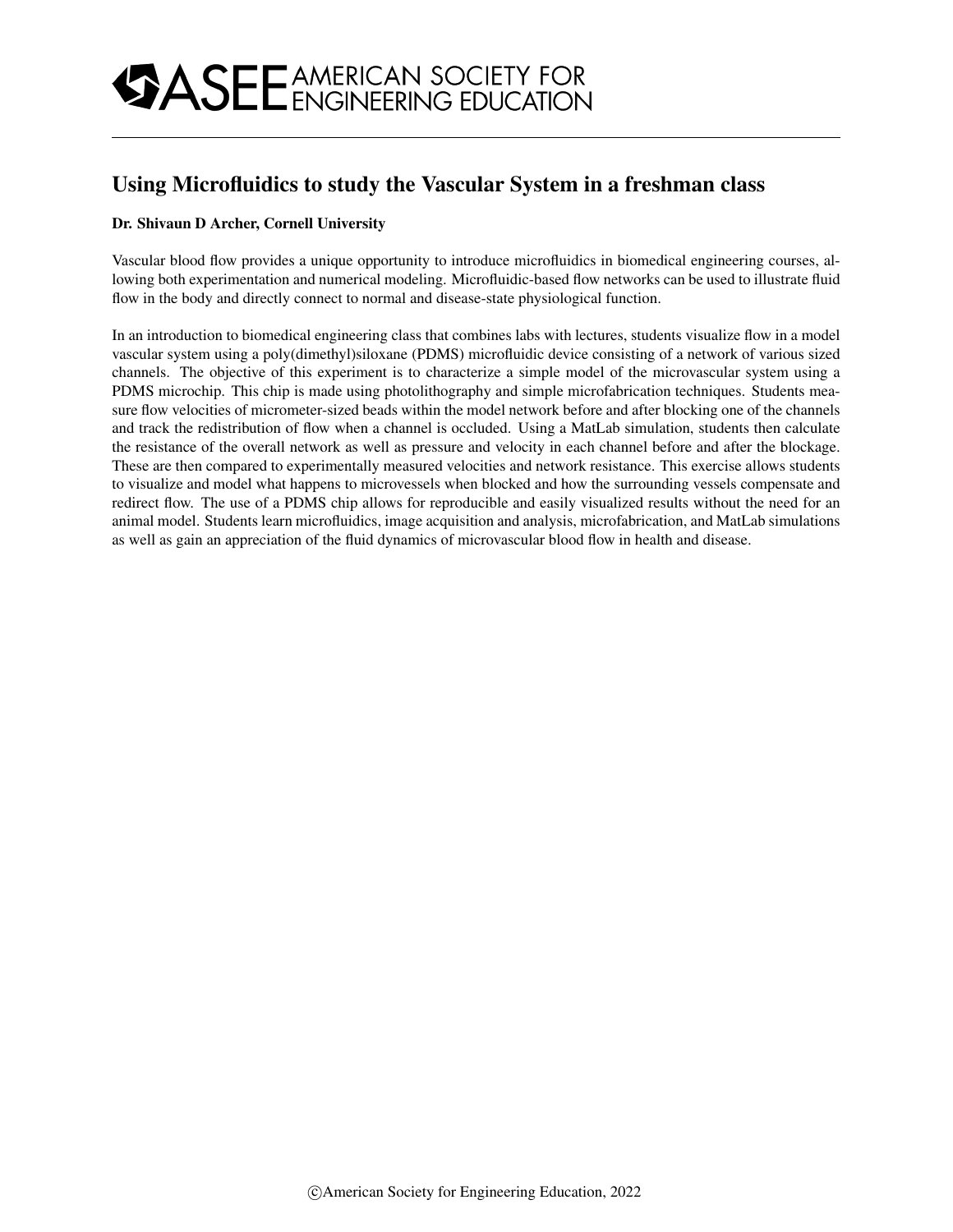## Utilizing Teaching Assistants to Increase Active Learning in Lectures

### Doga Yucalan, Cornell University Celia A. Evans PhD, Cornell University Dr. Lisa Schneider-Bentley, Cornell University

Students learn most effectively while participating in interactive activities, where they construct knowledge with peers in addition to what the instructor provides. Studies show that retrospective post-assessment, where students recall their thinking prior to an activity and compare it to that after the activity, improves students' metacognition and scientific thinking. Many college educators state their desire to adopt such student-centered techniques into their lectures, but unfortunately, lack the support to do so. This work describes a pilot program we called the "Interactive Learning Collaborative" that employs teaching assistants (TAs) as interactive-activity and retrospective-post-assessment designers and facilitators with the help of an experienced-TA mentor. The objectives of the program were to 1) provide engineering TAs an opportunity to practice activity design, 2) improve students' comprehension of the material through peer interaction and reflection in lectures, and 3) introduce instructors to the practice of backward design, active learning techniques, and their positive impact on student perception. In the fall of 2021, TAs met with the mentor weekly or biweekly to design an interactive activity and the subsequent post-activity student reflection questions around a topic that was either critical or historically confusing. The mentor worked with six TAs from four courses to design and execute 13 activities. 70–95% of students stated that their comprehension of the topic improved with peer interaction and reflection. Instructors who were previously inexperienced with student-centered learning mentioned that they felt more confident designing interactive activities and delegating the task to their TAs after this program. The mentor observed that the TAs became more confident and independent, and the quality of their designed activities improved as time went on. Overall, this pilot was beneficial for the students' perception of their learning, course instructors' exposure to active learning strategies, and TAs' confidence in implementing this pedagogy in the classrooms.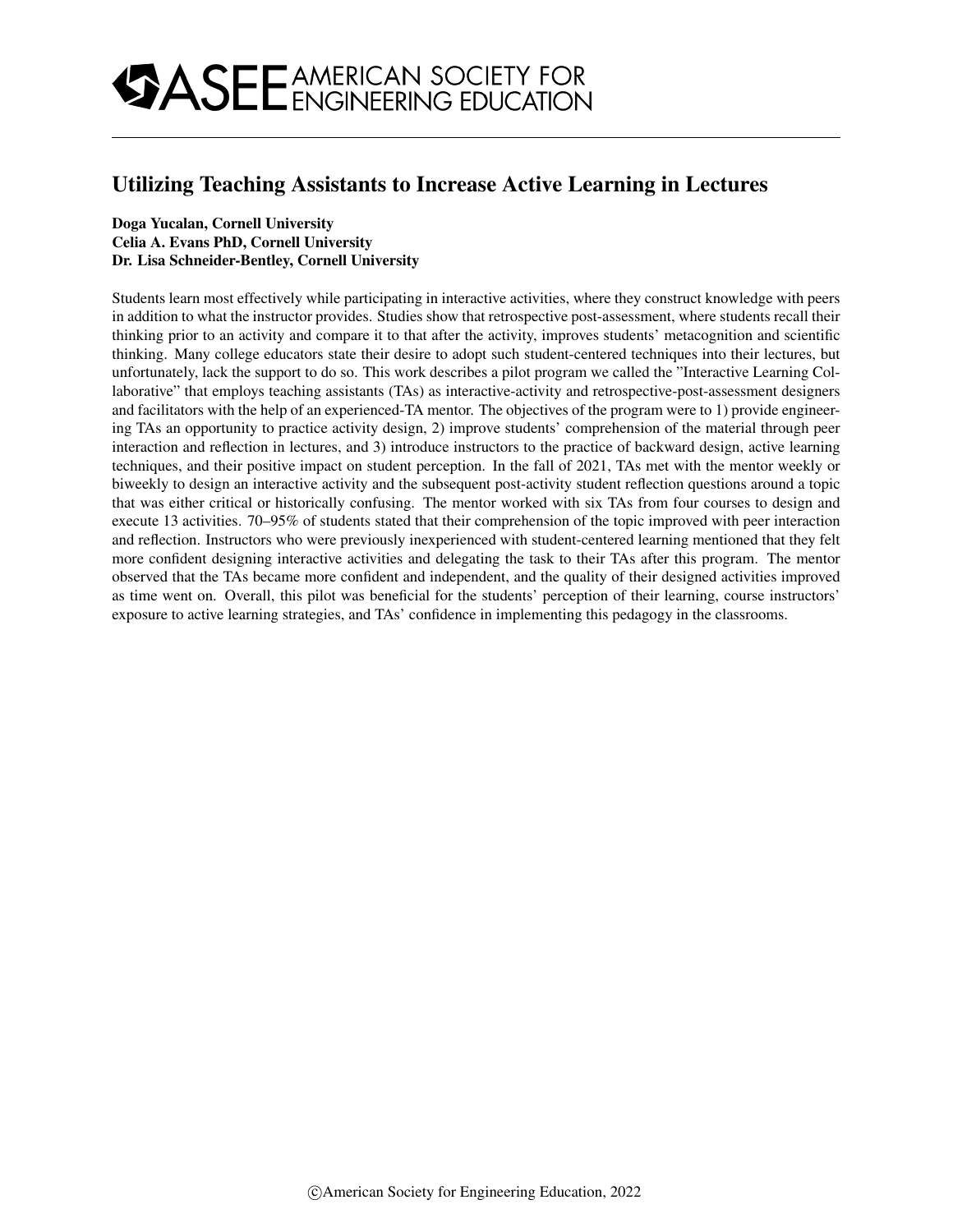## Exploring Engineering Students' Attitudes: Impacts of Sociotechnical vs. Technical Courses

### Felicity Bilow, Clarkson University Dr. Jan DeWaters P.E., Clarkson University

Current engineering curricula fail to recognize the sociotechnical nature of engineering problems (i.e., technical and non-technical factors), and rather primarily focus on technical problem solving. This is problematic because in order for engineering graduates to be able to solve the complex engineering problems facing the world today and in the future, they will need to understand the technical and non-technical (social, political, economic, environmental, cultural, legal, safety, etc. factors) implications of their work. In addition, women continue to be underrepresented in engineering education. Previous research has suggested that presenting engineering within a societal context can help attract and retain women in engineering. Courses that are designed to present engineering from a sociotechnical perspective may allow female-identified students to find social relevance to the field, which could help them to find a sense of belonging in engineering, which could lead to an increase in the retention rate of women engineering students. These sociotechnical courses will also allow engineering students to understand the technical and non-technical factors that are incorporated in engineering design and work.

The purpose of this study is to examine how undergraduate engineering students' attitudes (i.e., sense of belonging, self-confidence, satisfaction with engineering, and social responsibility) toward and understanding of engineering are affected after taking sociotechnical vs. more technical focused engineering courses at Clarkson University.

Undergraduate engineering students enrolled in "middle year" sociotechnical and technical engineering courses at Clarkson University will complete a pre-/post-survey during the spring 2022 semester, with a few students participating in a post-interview at the end of the semester.

This presentation will cover the background behind the project, the methods that will be used in the study, the results of pilot data collected during the fall 2021 semester, and plans moving forward.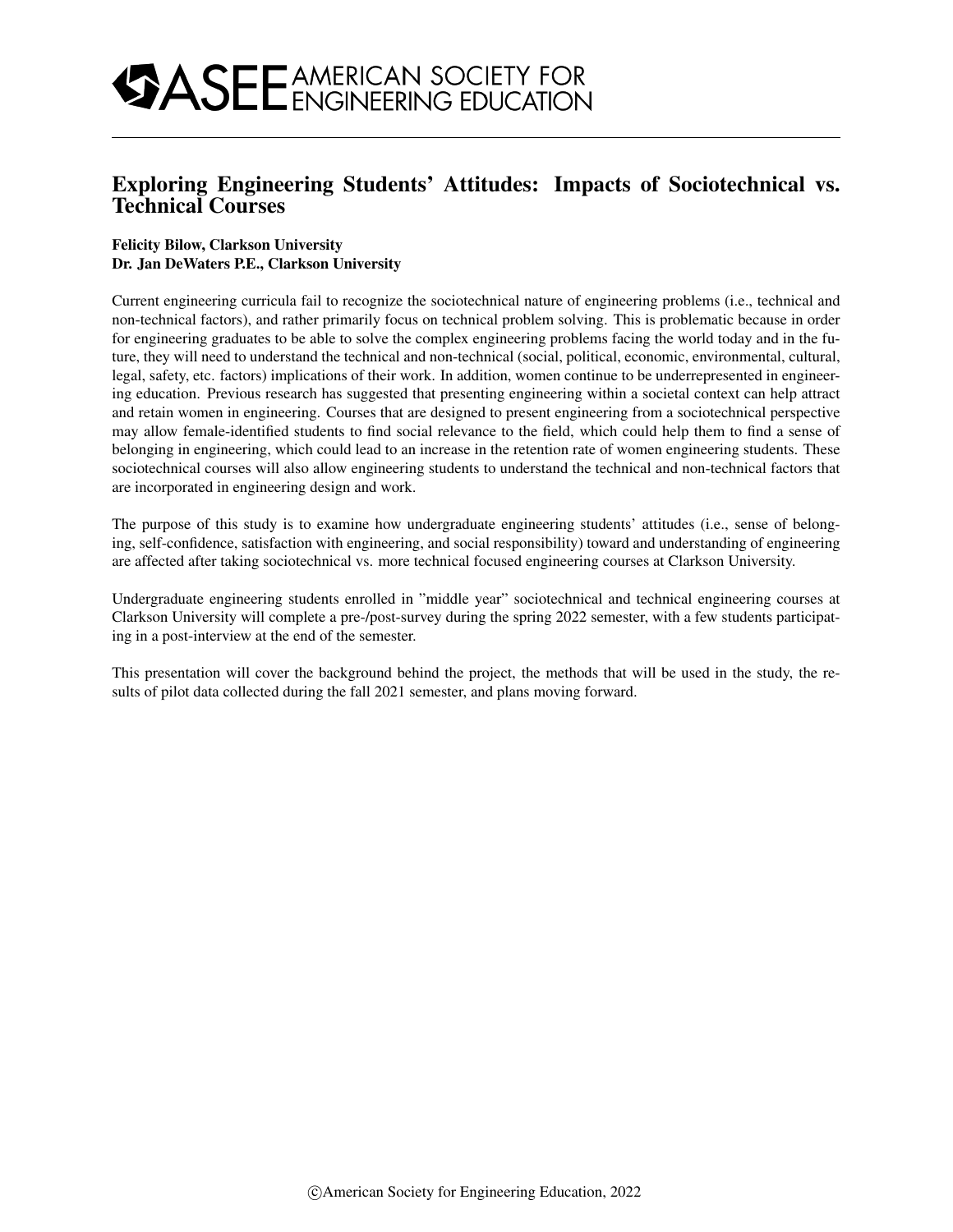## STEM QuESTS: A Design Challenge to Engage Students in STEM Education

Dr. Jan DeWaters P.E., Clarkson University Dr. Kathleen Kavanagh, Clarkson University Seema Rivera

STEM QuESTS:

A Design Challenge to Engage Students in STEM Education

Engineering competitions are a popular mechanism to engage students in engineering and, more broadly, in STEM studies and careers. Participants typically work in teams to solve real-world problems, integrating conceptual learning with hands-on activities. Engineering design challenges provide an authentic engineering experience that integrates science, mathematics, and engineering principles and helps students develop innovative design thinking. They also improve student engagement, motivation, and self-efficacy, and provide students the opportunity to develop important "21st Century" professional skills.

Most engineering design challenges have at their core a "design and build" objective, requiring problem solving through technical innovation (bridges, cars, wind turbines, etc.). Particularly in higher education, the growing popularity of maker spaces has led to more students collaborating in these hands-on creative endeavors. Clarkson's Institute for STEM Education created the STEM QuESTS Challenge (Questions that Explore STEM for Teachers and Students) as an alternative to design and build challenges. The STEM QuESTS Challenge invites students to create engaging STEM curricula that will entice pre-college students to pursue STEM studies and careers. Participating teams are invited to reflect on what inspired them to study STEM, and then create a similarly-inspiring, hands-on educational experience for local students.

The lessons should be unique and innovative, interdisciplinary or cross-disciplinary, and must engage students in inquiry and active learning. Teams submit a 90-second video pitch to compete for a finalist position. Finalists then work with a mentor to create complete lesson plans, tied to New York State learning standards and ready to use in a middle or high school classroom. Teams present their lessons as part of the competition for a grand prize.

So far STEM QuESTS has successfully produced quality lessons and engaged students in a fun, educational, professional development opportunity. Our presentation will share more details about the Challenge, with the objective of encouraging other universities to adopt this alternative approach to an engineering design challenge.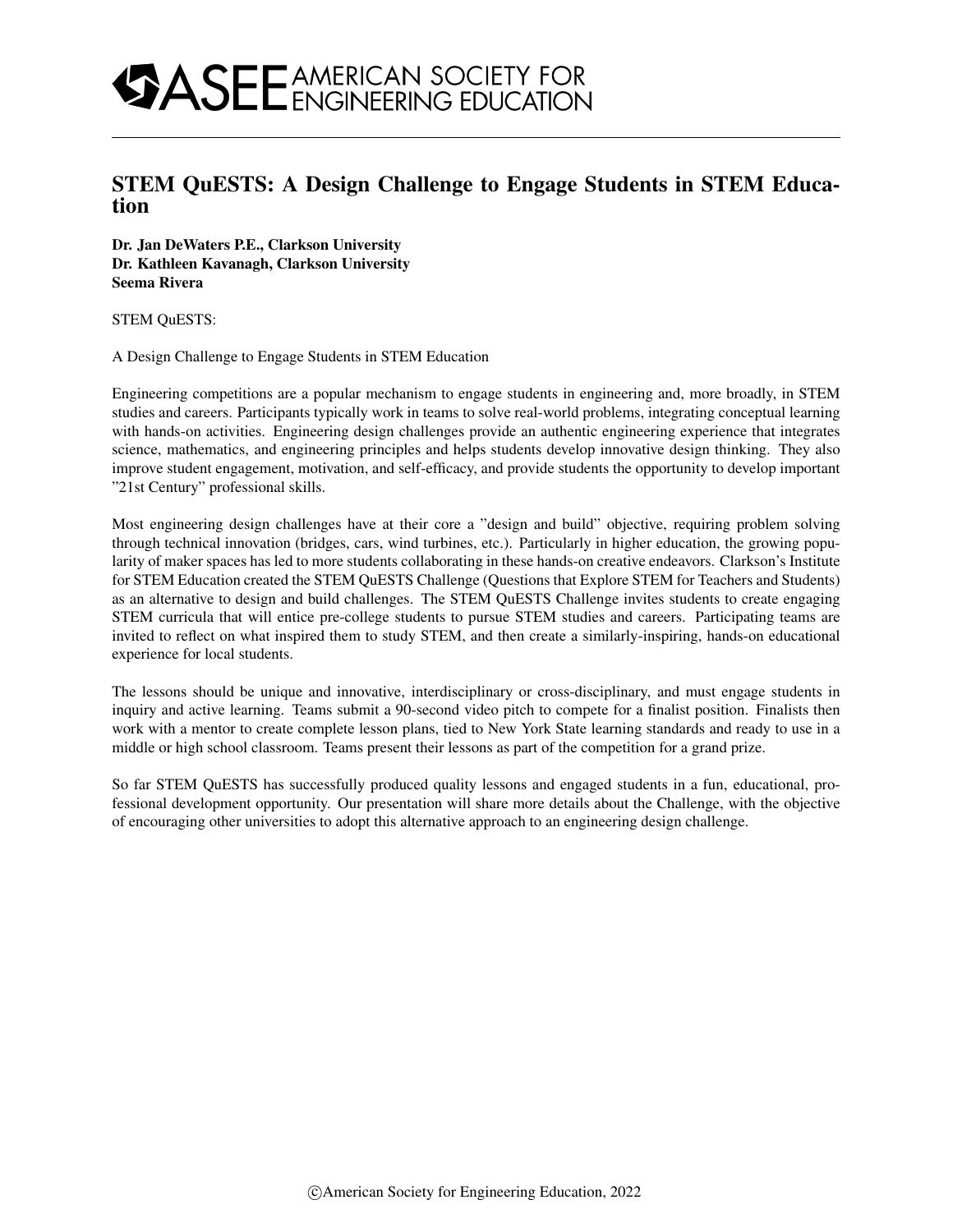## Educational Comics: A novel pedagogy for teaching transferable and humanistic skills in Engineering

Dr. Kai Hua Zhuang, Brave49 Dr. Mojgan A Jadidi P.Eng., York University Ms. Dimpho Radebe, University of Toronto Mr. Evan Hu, Brave49

Educational Comics: A novel pedagogy for teaching transferable and humanistic skills in Engineering

Kai Zhuang (1, 2), Dimpho Radebe (3), Mojgan Jadidi Mardkheh (1), and Evan Hu (2)

1: Lassonde School of Engineering, York University, Canada

2: Brave49, Canada

3: University of Toronto, Canada

Transferable, humanistic, and future-ready skills, such as emotional intelligence and ethical leadership, are essential for students' success, thriving, and contribution, particularly in technical fields such as engineering. However, many engineering students, being technically-focused, find these topics difficult to engage with and may lose interest and motivation along the way.

We have been developing and piloting a novel method for teaching complex subject matter centered on educational comics. Educational comics combine the engagingness of visual storytelling with the searchability and indexability of text narratives. They can be exceedingly effective for communicating complex ideas and promoting creative and associative thinking, making them an ideal medium for teaching transferable and humanistic skills to engineering students. Once developed, base-comics can be converted to different learning formats and experiential education activities, including self-directed workbooks, standalone workshops, and facilitated online courses. By replacing unfamiliar and hard-to-understand language with intentionally designed comics, we were able to make the learning experience more inclusive, accessible, and approachable. Graphic representations, more so than rational words, facilitate emotional connections to the subject matter, keeping more students engaged and contributing to more meaningful learning.

Over the past two years, we have applied this pedagogy to the teaching of visual thinking, storytelling, ethics, teamwork, motivation, and other humanistic topics in various curricular and co-curricular settings in two Universities, including two courses taken by all engineering students, a peer mentorship program attended by all first-year engineering students, two bridge-programs for students entering university, a workshop for graduate researchers, and a STEAM program for female high school students.

Our initial experience applying this pedagogy supports our hypothesis that educational comics are a highly effective pedagogical strategy for teaching complex non-technical subject matter to engineering students. We are beginning to develop a formal research program to assess the efficacy and impact of this pedagogy.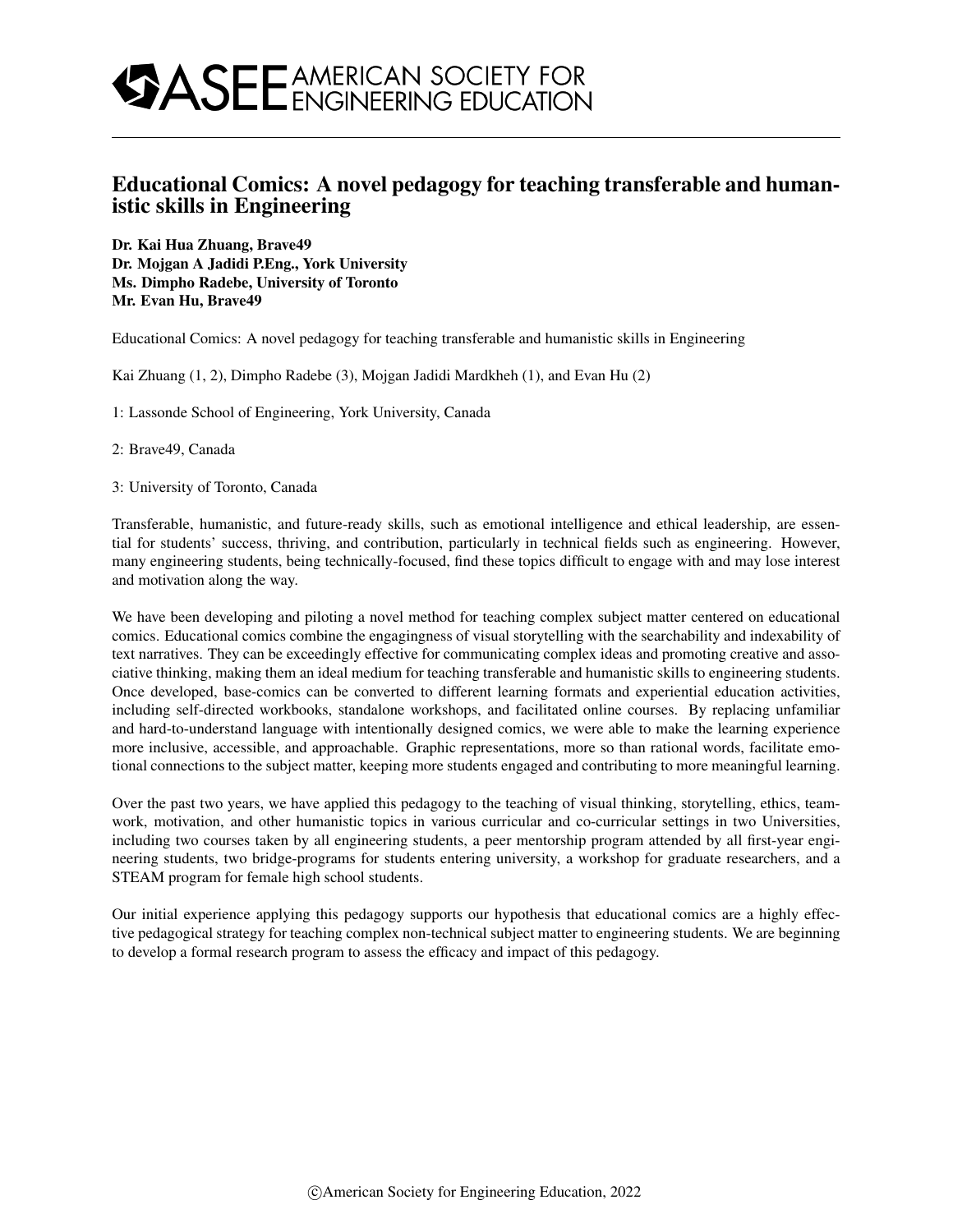## Representation of Black women in STEM roles in popular films

### Mr. Syed Ali Kamal, University at Buffalo, The State University of New York Dr. Matilde Luz Sanchez-Pena, University at Buffalo, The State University of New York

The representation of female STEM professionals in popular films influences the public perception of their participation and contributions in STEM. Moreover, it has been argued in the literature that media portrayals of the STEM professionals as white male characters, has created gender stereotypes that affect the participation of female STEM professionals from marginalized racial communities in the STEM professions. This study aims to employ content analysis techniques to examine the portrayals of women of color in 20 high-grossing sci-fi films from 2010-2020. We use the theoretical lens of intersectionality and the social identity theory to discuss the role of STEM media representations of women from racially marginalized communities on their STEM identity development. Specifically, we will be trying to answer the following research questions: 1) how women from marginalized racial groups are represented in STEM roles in popular films? and 2) what is the ratio of their representation in STEM professional roles in proportion to white male STEM professionals? This study will highlight the trends and stereotypes about women of color in popular films. Also, the findings will call for action against negative/lower representation of women of color in STEM roles so that gender stereotypes against them could be eliminated.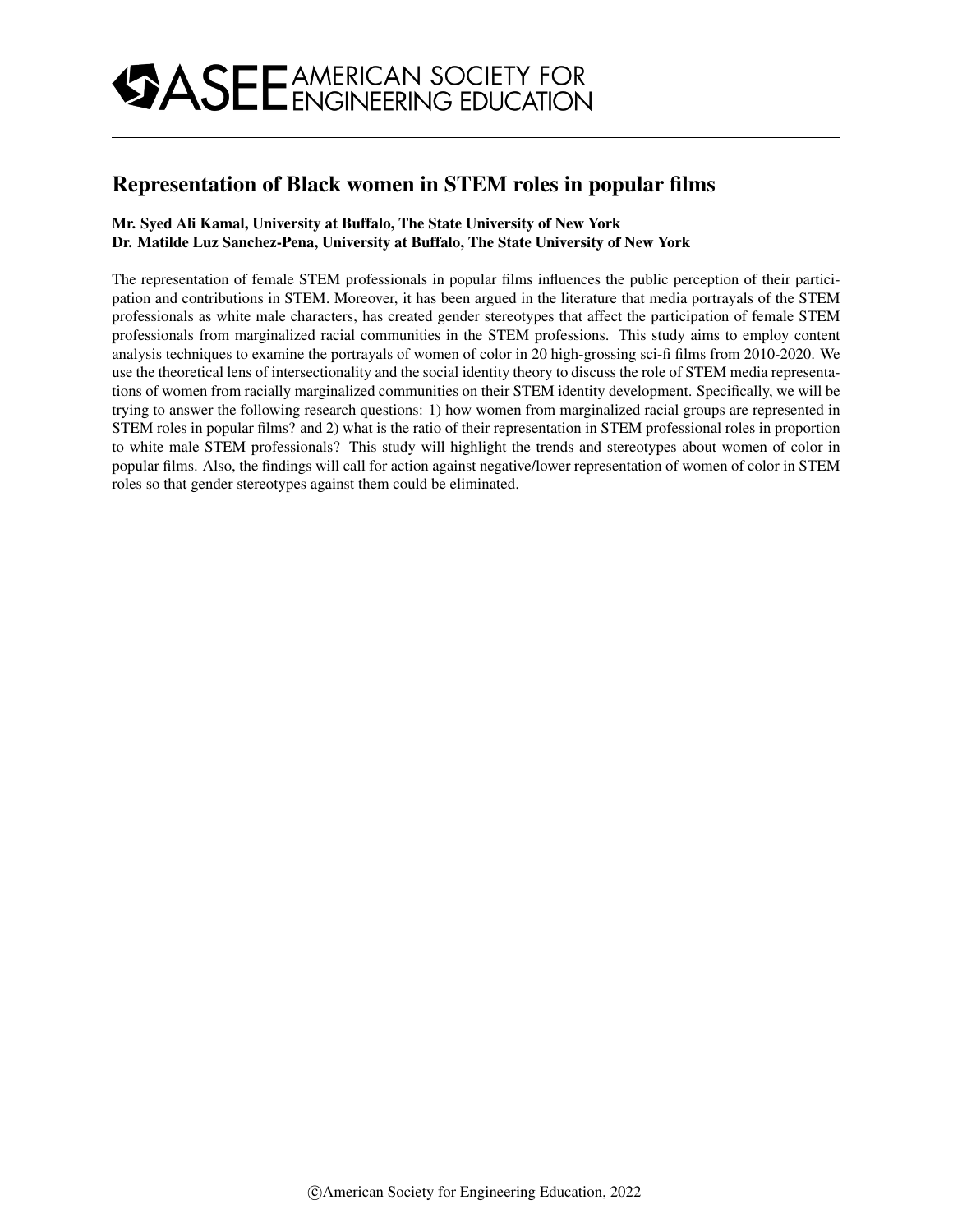

## Integration of a Local Riverbank Failure Problem in Civil Engineering Undergraduate Curriculum

#### Dr. Suguang Xiao, Clarkson University Mr. Robert J Schneider, Clarkson University Prof. Erik Backus, Clarkson University

One of the primary goals of undergraduate educators is to provide engineering students with engaging problems to build skills needed for their careers. Project based coursework puts responsibility on the student to initiate self-directed learning and opportunity to apply fundamentals. Recently, with the solicitation of the local municipality, Dr. Xiao volunteered in assisting a homeowner to rectify a slope failure along the St. Regis River in Brasher Falls, NY through the development of a course project. Clarkson University students enrolled in CE 415 Foundations, Stability, and Retaining Structures (Fall 2019), and CE310 Geotech Engineering I: Soil Mechanics (Spring 2019), two fundamental geotechnical engineering courses, were tasked with the following engineering problem: two major riverbank failures occurred near the house in 2016 and 2019, respectively, which threatened the nearby resident's home. Fluvial erosion undercuts bank toe and steepens the slope which is the main reason for bank failures. In the project, students were given the site layout and additionally performed in-situ dynamic cone penetration tests to determine the soil parameters such as soil strength and friction angle. Students classified the soil as silty sand through sieve analysis and Atterberg limit tests. Based on these results, students self-learned the slices and circle method to perform a slope stability analysis. After determining the possibility of another failure, the students of CE 415 provided reinforcement solutions. The importance of project-based coursework is essential to the department's curriculum and the development of industry ready professionals. In addition, the project assisted the owner in performing a slope stability analysis and designing retaining structures for the bank slope. With the efforts of the local municipality and other parties, the threat to the house has been removed. Exposing students to local community engineering problems enhances their interest throughout the course and better prepare themselves for their future careers.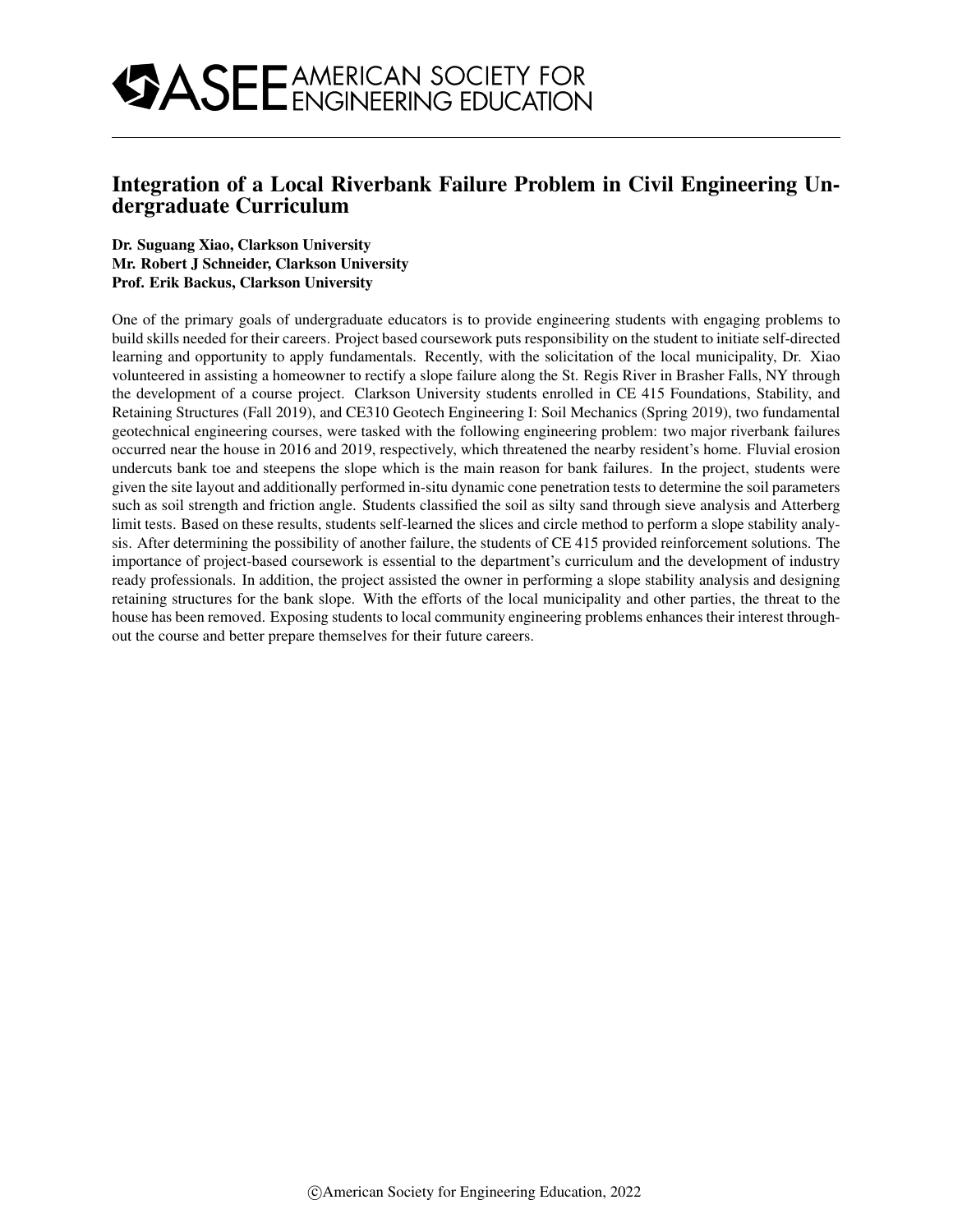## The Mind-Controlled Wheelchair

Garrett Stoyell, Clarkson University Masudul Imtiaz Mr. Siddesh Sood Mr. Thomas B Griebel, Clarkson University Anthony Seybolt, Clarkson University

The application of a brain-computer interface to control an electric wheelchair may enable individuals with impaired motor skills to move without the need for any physical input. The overall design and implementation of our wheelchair system with the brain-computer interface is discussed within this paper. The integration of our system utilizes a Drive wheelchair, Emotiv EPOC X headset, BLE 5.0 adapter, Raspberry Pi development board, Sabertooth 2x32 dual motor controller, LM2596 buck converter, and a 24V battery. The construction as well as drawbacks of our final system are discussed, and alternate designs as well as future improvements are explored.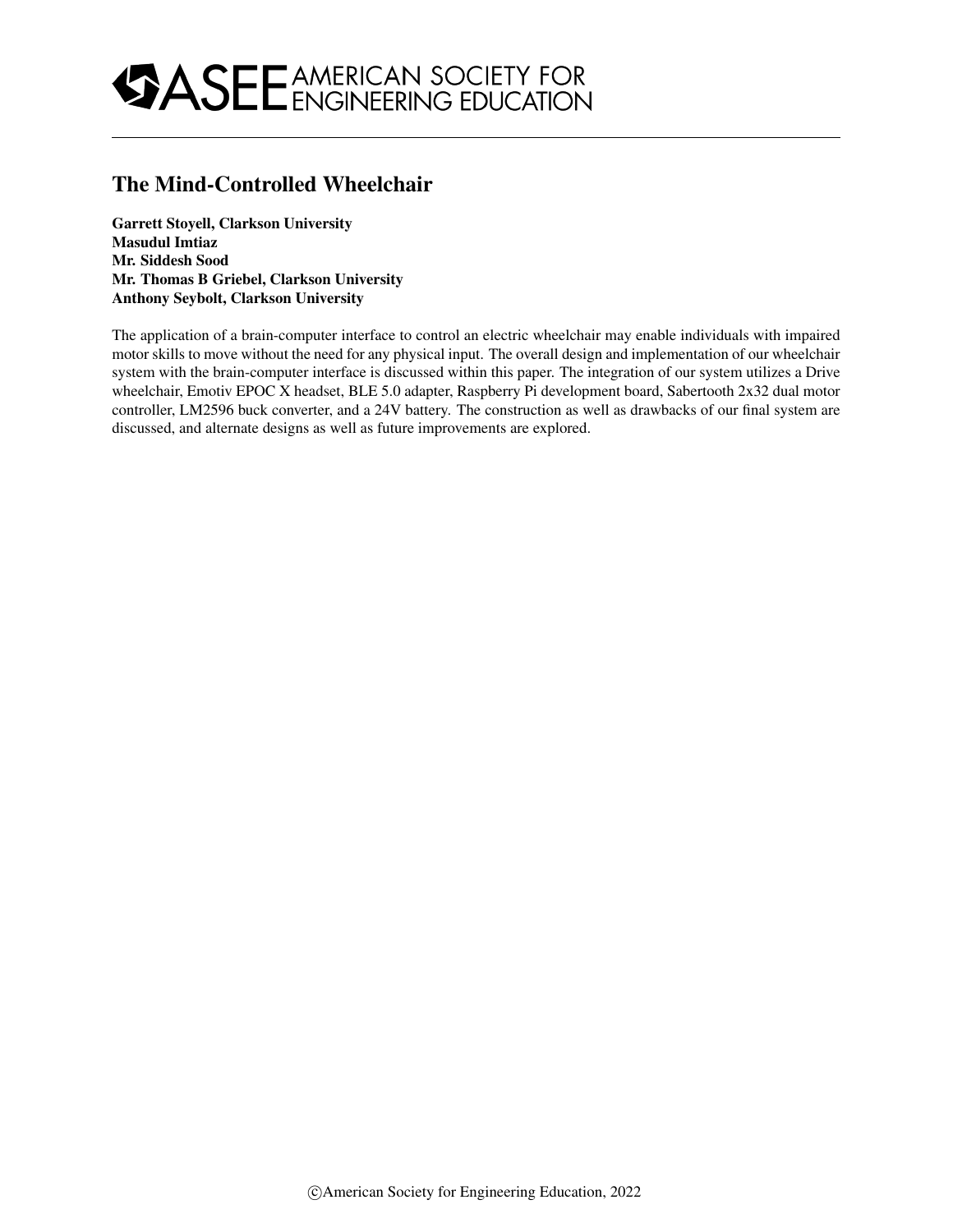## Simulators as Teaching Tools

### Dr. Elizabeth A O'Neill, Buffalo State College

#### Abstract

The practice of all snow-sports involves movements at a high rate of speed down a sloped sometimes steep hill over various terrain. This method of adaptive skiing can also involve avoiding trees, people, towers, rocks, and various other objects. In learning adaptive snow-sports the participant must accept that risk. It is the intent of all instructors to teach students how to safely learn adaptive snow-sports. What if we could remove that risk altogether? The amount of communication to comprehend adaptive snow-sports takes time and much repetition. Many of the instructors expressed this difficulty in a recent snow-sports survey conducted for improving adaptative snow-sports. The need to communicate with the participant for learning purposes is necessary and takes up most of the time during a lesson. Participating in sports on a regular basis has shown to increase mental outlook and help improve their quality of life (Hong, 2014). People using this equipment sit in a sled type ski (on 1 (mono) or 2 (bi) skis) and use their arms with outriggers that are shorter arm poles with ski ends on one side and a brake on the other.

Improving future comprehension of an adaptive sit-ski lesson by exploring future teaching methods that could use 3D simulators as a teaching tool.

Investigate new technologies such as simulators that would allow better communication and comprehension of adaptive snow-sports for this population. Review the other adaptive sports issues from the surveys; equipment, public relations, and other barriers to participation that arose from this research. Paralympic ski teams already use simulators to practice for competition year-round. If simulators were made available to those at resorts, it would seem likely to see an increase in trial lessons.

The original research focus is on improving adaptive snow-sports equipment through ergonomic design form and function using three phases. The adaptive snow-sports research focused on increasing participation by using 3D simulators. This idea has been used in multiple industries where risks to people and equipment were great. 3D simulator training has been a safe and effective method for many to learn something without any risk. Adaptive sports deals with a population that has limited physical mobility and some cognitive limitations, so getting them outside is an important part of their health. If we could make it easier to try a sport without all the heavy clothes and equipment, it should increase participation.

Teaching a regular adaptive sit-ski lesson takes time, approximately 2 hours to learn all the beginner motions to control a sit-ski, not to mention the practicing of the lesson, over and over. This makes it difficult to teach complex maneuvers when you are on a tight time schedule. Not to mention the limitations of the weather that could be a factor, time of day, and the limited number of instructors. Offering a 3D simulator in a safe learning environment, we could assist students in learning what is required to control a sit-ski for alpine skiing. Starting with basic flatland maneuvers, progressing in each level of lessons, simulators could possibly spark interest in a disabled population who may otherwise be hesitant to try something that may seem risky, or dangerous. Groups could use the simulator to ready themselves before the winter season. It could also be used to show others how much is required to control a sit-ski. Including getting adaptive instructors in the simulator to see how they could improve their skills in teaching, and how to control a sit-ski on the slopes as well. Multiple benefits could be seen from this teaching tool. Costs need to be considered since making them might be costly.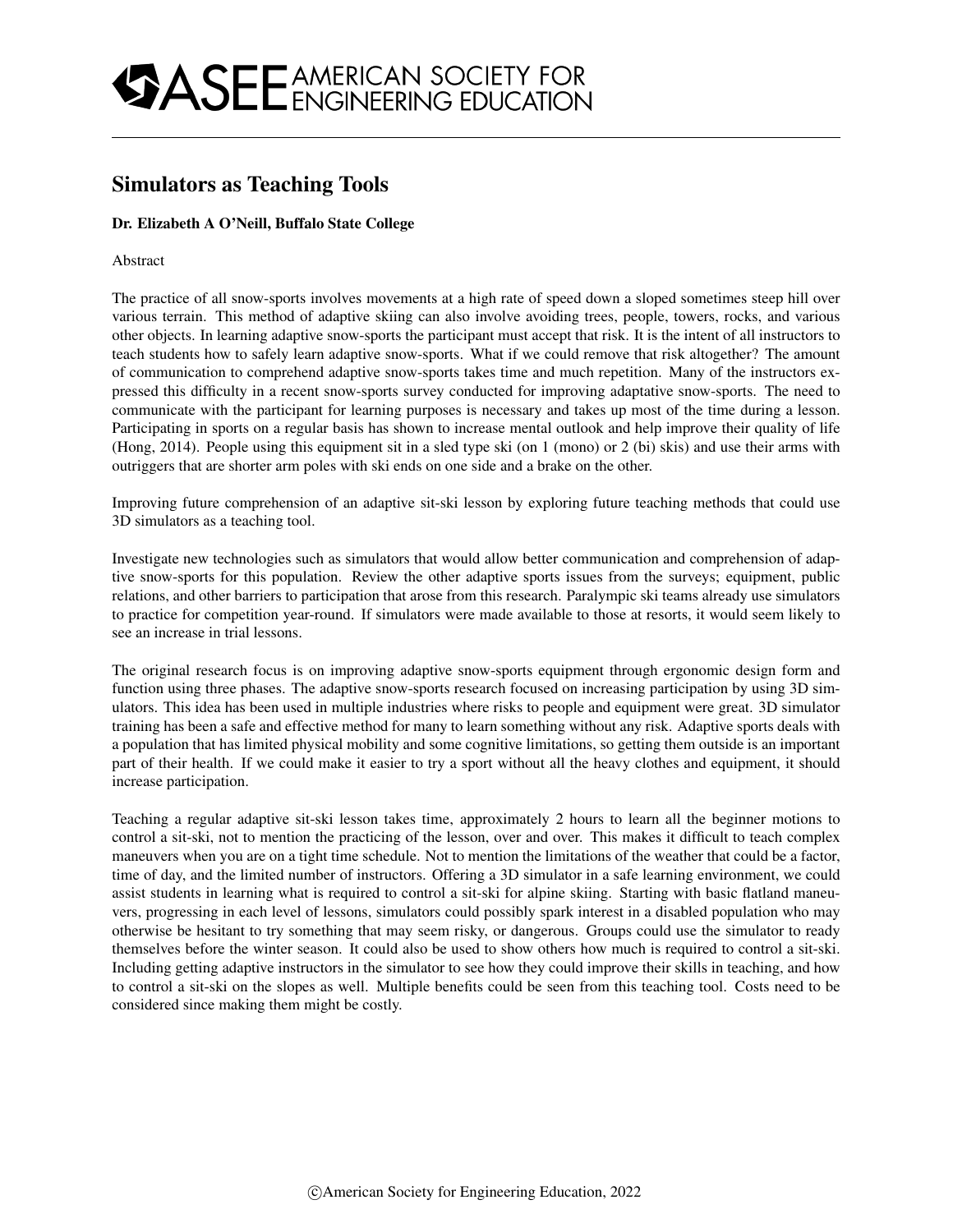### Confirmation of ammonia recovery net effectiveness on energy production at increased loading rates

### Bryan Dwyer, Clarkson University Prof. Stefan J. Grimberg, Clarkson University

Annually food waste in the United States is approximately 30 percent of the total supply (Buzby, 2014), and more than 50 percent end up in landfills (EPA, 2018). New York State legislation requires 2 tons weekly food-waste producers to separate and treat waste through organic recyclers. (Food Donation, 2021) The Institute of Environmental Sustainability at Clarkson University estimated that the Potsdam Campus pre-and post-consumer food waste stream is over 2 tons per week.

Operated in a shipping container Clarkson University's anaerobic digesters AD functionality was constrained, and moving into a larger space was necessary to handle the newly required food-waste stream. In Spring 2020, a capstone design class developed a plan to move the digester to a larger building on campus, later completed that year. Reusing major equipment, a student-led team constructed new plumbing, electrical, and controls systems. A dual purpose of Clarkson's AD is to implement pilot-scale research to improve the anaerobic digestion of high-strength organic waste.

Current research focuses on ammonia inhibition mitigation in AD systems and total ammonia nitrogen TAN recovery. TAN buildup during food-waste AD inhibits methanogens, the organisms responsible for methane generation. Extraction of TAN from the digester has been shown to yield an increase in biogas production, and recovered ammonia can be added to the reactor effluent, increasing its fertilizer effectiveness. Results of a pilot study operated at 25 lbs/day resulted in a reduction of 42% TAN with a corresponding 55% increase in biogas production; 99% of the removed TAN was recovered (Hunt, 2020).

As the system feeding increases to total capacity, biogas production, methane concentration, effluent produced, and ammonia recovery effectiveness will be collected to confirm the net effectiveness of the ammonia recovery on energy production at design loadings. Results will be presented at the regional conference later this year.

Primary Author Bryan Dwyer

Secondary Author Stefan Grimberg

References

U.S. Environmental Protection Agency - EPA - Food: Material- Specific Data. Received from www.epa.gov/factsand-figures-about-materials-waste-and-recycling/food-material-specific-data.

Jean C. Buzby, Hodan F. Wells, and Jeffrey Hyman. The Estimated Amount, Value, and Calories of Postharvest Food Losses at the Retail and Consumer Levels in the United States. 2014. United States Department of Agriculture - USDA Received from https://www.ers.usda.gov/webdocs/publications/43833/43680 eib121.pdf?v=0

Food Donation and Food Scraps Recycling, Chapter 43-B Article 27 New York State. Section 27-2203 (2021) Received from www.nysenate.gov/legislation/laws/ENV/27-2203.

Hunt, Jacob. Implementation and Performance of a Pilot Scale Ammonia Removal and Recovery System for Food-Waste Anaerobic Digestion. 2020. Clarkson University, Master thesis.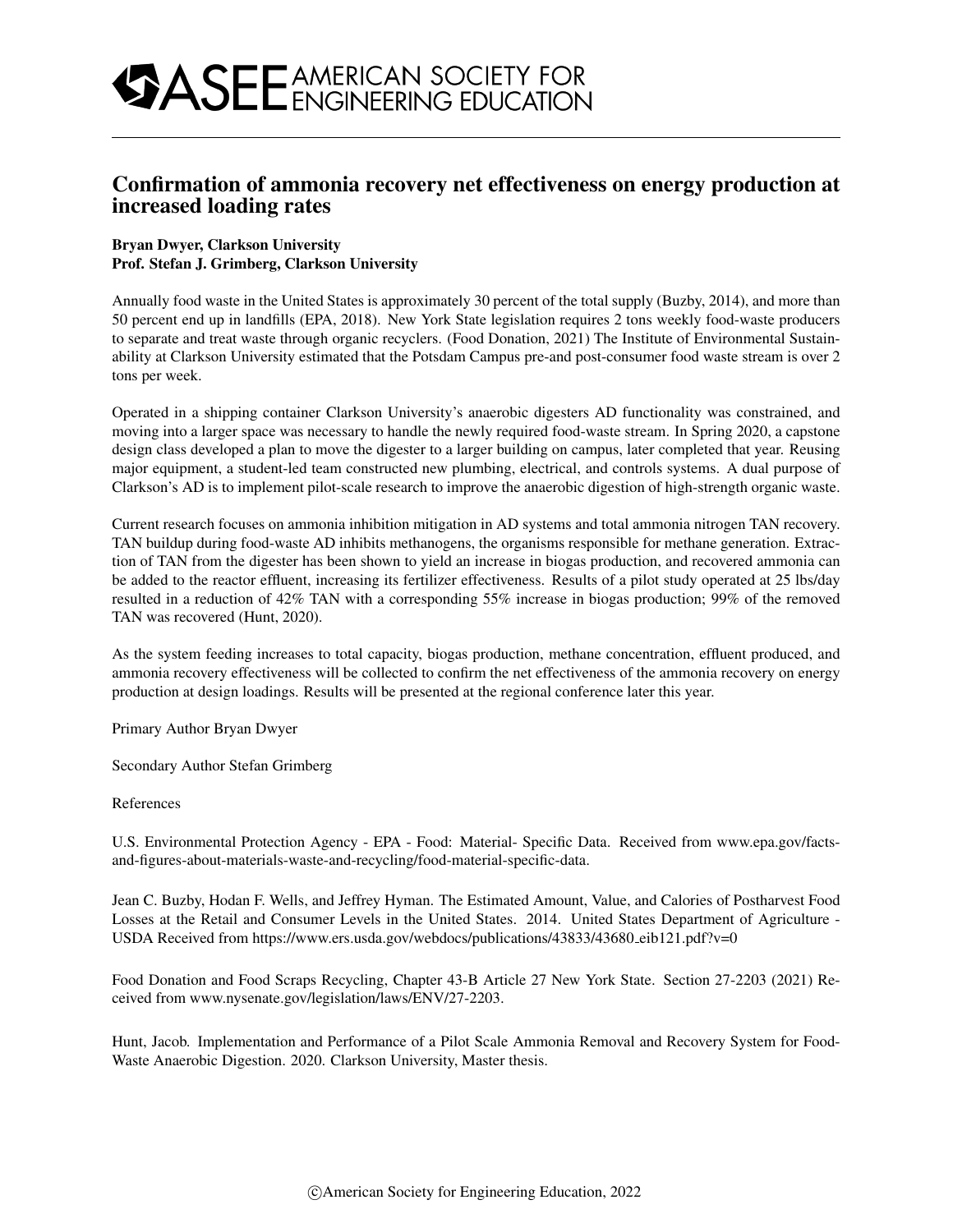## Mitigation of cyanobacterial harmful algal blooms (cHABs) and cyanotoxins by electrochemical oxidation: from bench-scale study to field application

### Shasha Yang, Clarkson University

Cyanobacterial harmful algal blooms (cHABs) and the release of carcinogenic cyanotoxins have become a great threat to the recreational use of lakes and sources of drinking water. It is challenging for conventional water treatment techniques to mitigate cHABs events that occur massively and irregularly. Therefore, the development of emergencyresponsive technology for point-of-use treatment is imperative.

In this study, an electrochemical oxidation and filtration (EOF) process was developed that enables pump-and-treat of phytoplankton plumes and cyanotoxins. With the microporous filter anode as the key component, the novel technology features the effective production of oxidants (i.e., free chlorine, radicals, ozone) within the micropores of the anode by water electrolysis driven by direct current. Cyanobacteria and cyanotoxins will be readily inactivated and destroyed when passing through the pores. Fundamental studies indicate that the EOF process generated locally concentrated free chlorine ( $\>$  16 times higher than the bulk chlorine concentration) at the porous Ti4O7 filter anode surface. Additionally, the concentration of disinfection byproducts generated by EOF was five times less than conventional homogeneous chlorination to achieve the same level of treatment. A boat-mount full-scale EOF system was developed and deployed in Lake Neatahwanta impacted by cHAB. The system can effectively remove  $\>g(50\%$  of phytoplankton and  $\> g$ ; 80% of the ambient cyanotoxins at a treatment capacity of 110 m3/d and energy consumption of 1.1 kWh/m3.

To better deploy the EOF process to combat cHABs, ResET Water was founded to commercialize the technology from research to production phase. Through participating in the National Science Foundation's Innovation Corps course and conducting 103 cold call interviews, ResET Water was able to identify several potential customer segments for their technology and narrow in on a beachhead market. By reducing recreational downtime associated with cHABs by 90%, ResET Water's technology would provide significant value to the lake associations and other organizations.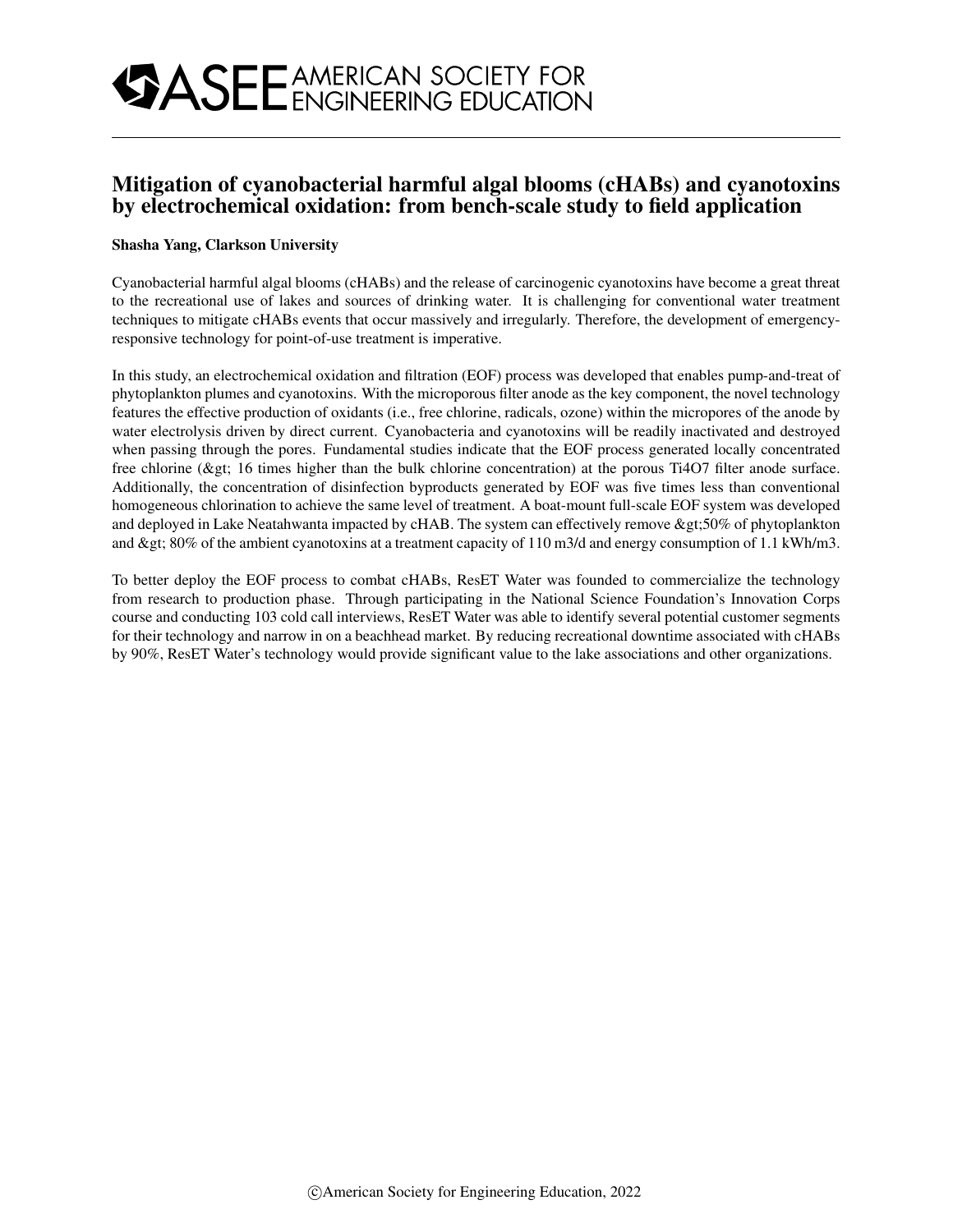## The portrayal of faculty wellbeing in popular media: a comparison of STEM vs non-STEM faculty

### Matilde Luz Sanchez-Pena, University at Buffalo, The State University of New York Dr. Kelly Tenzek

While institutions of higher education in the U.S. are implementing strategies to address the mental health crisis of undergraduate and graduate students, the needs and beliefs of other institutional actors tend to be overlooked. To promote sustainable changes in academic cultures, however, we need to explore the views held by several key players of academic spaces—for example, faculty, who interact first-hand with students and whose perceptions and philosophies can propagate professional beliefs that our graduates reproduce. Many of those beliefs are also influenced by the representation and reproduction of stereotypes of professions that are promoted through popular media, and in particular, those for STEM professions. Furthermore, faculty roles are traditionally demanding, challenging the ability of faculty to procure their wellbeing. With the pandemic adding to those challenges, it is not surprising that faculty wellbeing can directly impact students' experiences and views of an academic field.

This work aims to explore the representations of college faculty in popular media under the framework of the eight dimensions of wellness for educators. Our research question was: how is faculty wellbeing portrayed by media? We also explored if there were any differences in such representation for STEM faculty when compared to non-STEM faculty. Using data from movies and TV series, we conducted a content analysis on the eight wellness dimensions. Our results showed that in general movies showcased negative portrayals of physical, emotional, occupational, and financial wellbeing of faculty while slightly positive representations of their environmental and intellectual wellbeing. When comparing the general distribution against the instances specific to STEM fields, STEM fields contributed with the total of negative portrayals of physical, social, and financial wellbeing. These results are expected to contribute to ongoing valuable conversations about faculty wellbeing in U.S. higher education.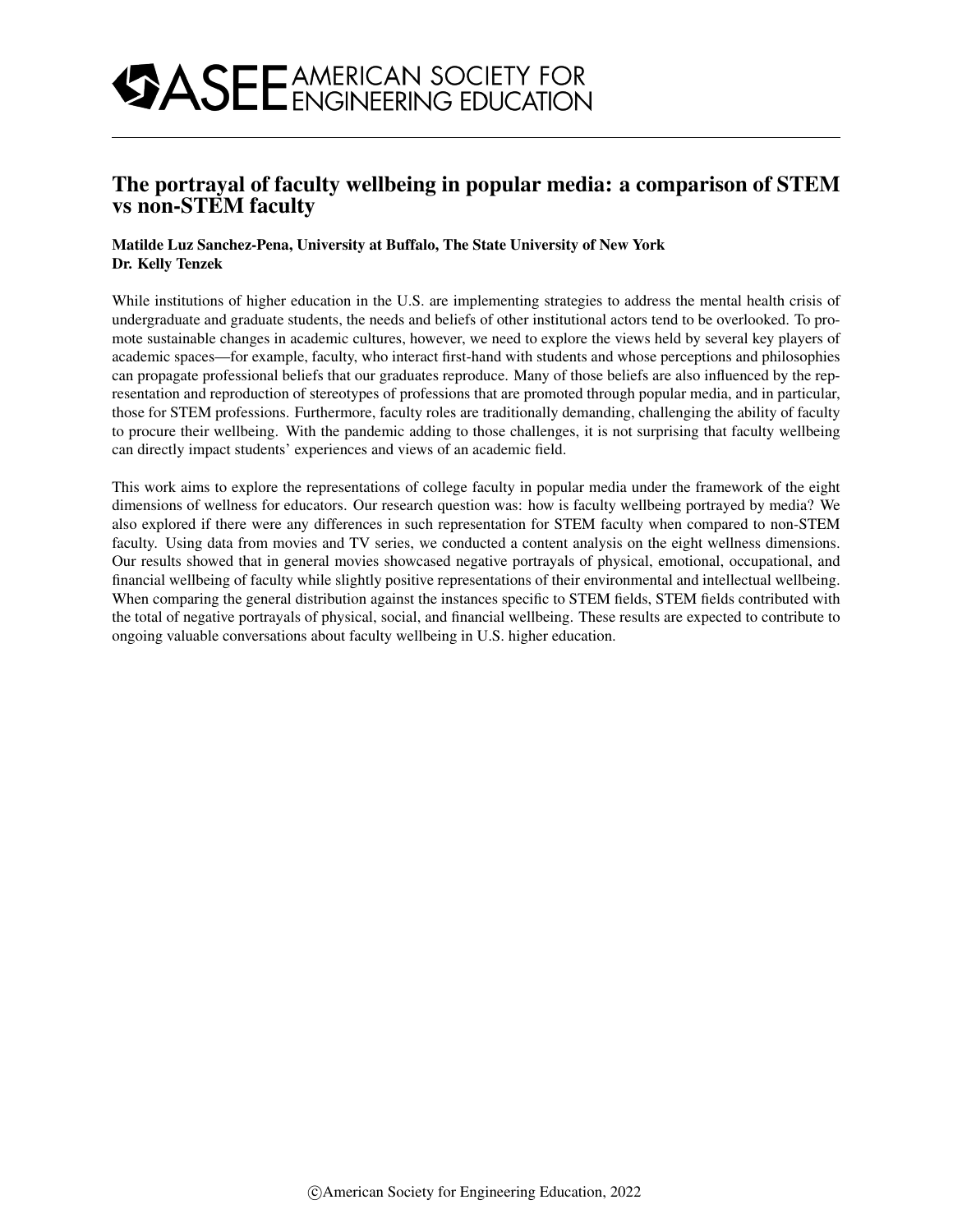## Creating Equity-Focused STEM Learning Programs with k2i academy

### Lisa Cole, Lassonde School of Engineering, York University

### Ms. Michelle Tsui-Woods, k2i academy, Lassonde School of Engineering, York University Vanessa Ironside, k2i academy, Lassonde School of Engineering, York University

k2i (kindergarten to industry) academy within the Lassonde School of Engineering at York University works to meaningfully design and integrate equity and inclusion based science, technology, engineering and math (STEM) programs into all areas of education. These programs address systemic barriers that limit youth from succeeding in STEM areas, pursuing further education and finding a place in industry. The Bringing STEM to Life: Work-Integrated Learning program was designed to address inequities for underrepresented high school students by offering a high school physics credit during the summer in addition to a paid position as a Lab Assistant collaborating with Lassonde Faculty researchers and industry partners. k2i academy partners with school boards in the greater Toronto area to identify Women, Black and Indigenous students within their communities to participate in the experience. The educators, faculty researchers and undergraduate mentors who facilitate the work collaborate to create culturally relevant curriculum that focuses on engineering design, coding and computational thinking with a focus on sustainability through the use of the United Nations Sustainable Development Goals.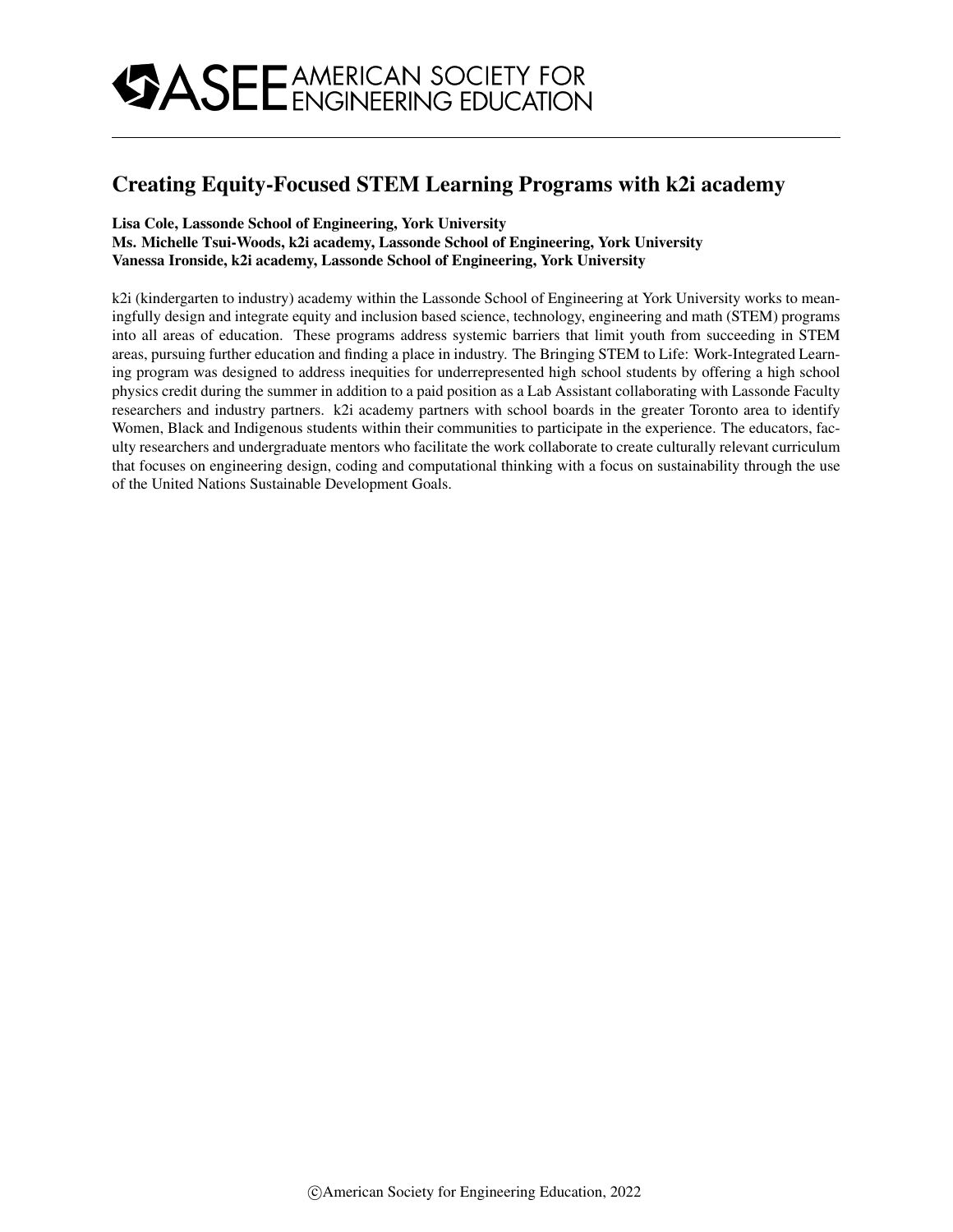## Hands-on Labs for Secure Programming on Modern Trusted Platforms

### Prof. Yuzhe Tang

### Dr. Wenliang Du, Syracuse University

With the increasing awareness of cyber-security issues, the cybersecurity workforce becomes an urgent societal need. Of particular importance is the development skills of building secure applications. To meet the educational demand, we propose to develop hands-on labs and education tools for "secure development on modern trusted platforms". This work focuses on two emerging trusted platforms, that is, trusted execution environments (e.g., recently released Intel SGX CPU) for secure application hosting on a third-party cloud (e.g., Amazon), and the Blockchain technology that underlies the Bitcoin and other cryptocurrencies by trustworthy data recording. We develop two sets of lab modules, respectively for Intel SGX and Blockchain. The SGX labs address the necessary skills and techniques on software partitioning, SGX memory protection, side-channel security and software attestation. For Blockchain, we build an education tool enabling the integration of Blockchain in students' course-taking experience. We also develop two Blockchain labs on transaction programming and logging applications. Through evaluation, it is shown that the project helps improve students' interest in SGX and Blockchain, and helps them develop secure applications on these platforms.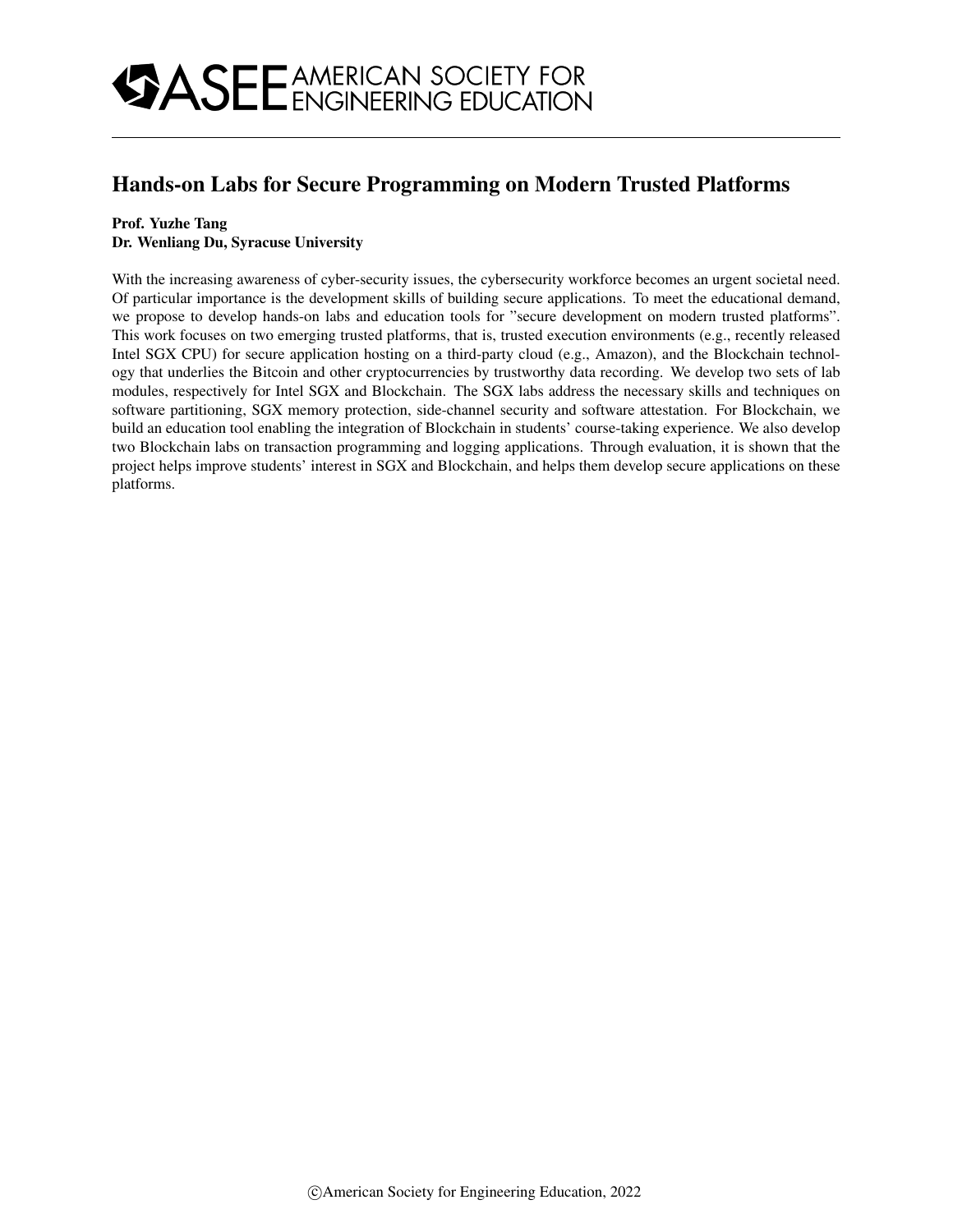## Experiences of engineering women faculty in the era of affirmative action

### Esther Jose, University at Buffalo, The State University of New York Matilde Luz Sanchez-Pena, University at Buffalo, The State University of New York

The purpose of this research paper is to question a narrative that is prevalent in a world with an increasing emphasis on diversity- that women succeed easier in STEM/ Engineering careers because they are women. While extensive literature has documented that women still face significant discrimination in academic spaces, the narratives of growing commitments to Diversity, Equity and Inclusion (DEI) efforts by institutions often mislead people to believe that such efforts reflect in direct benefits that give an advantage edge to women or other minorities. This paper explores these dynamics by asking, are women faculty being told that "they have it easier because being a women"? if so, how often, and how it affects their self-confidence? We present the results of an anonymous survey conducted in two Engineering departments at university in the US east. The results reveals that women faculty are indeed told such misconception, and that they are often left doubting themselves when this happens. This extended abstract offers a literature review on the topic, followed by the results of the survey and a discussion of its results.